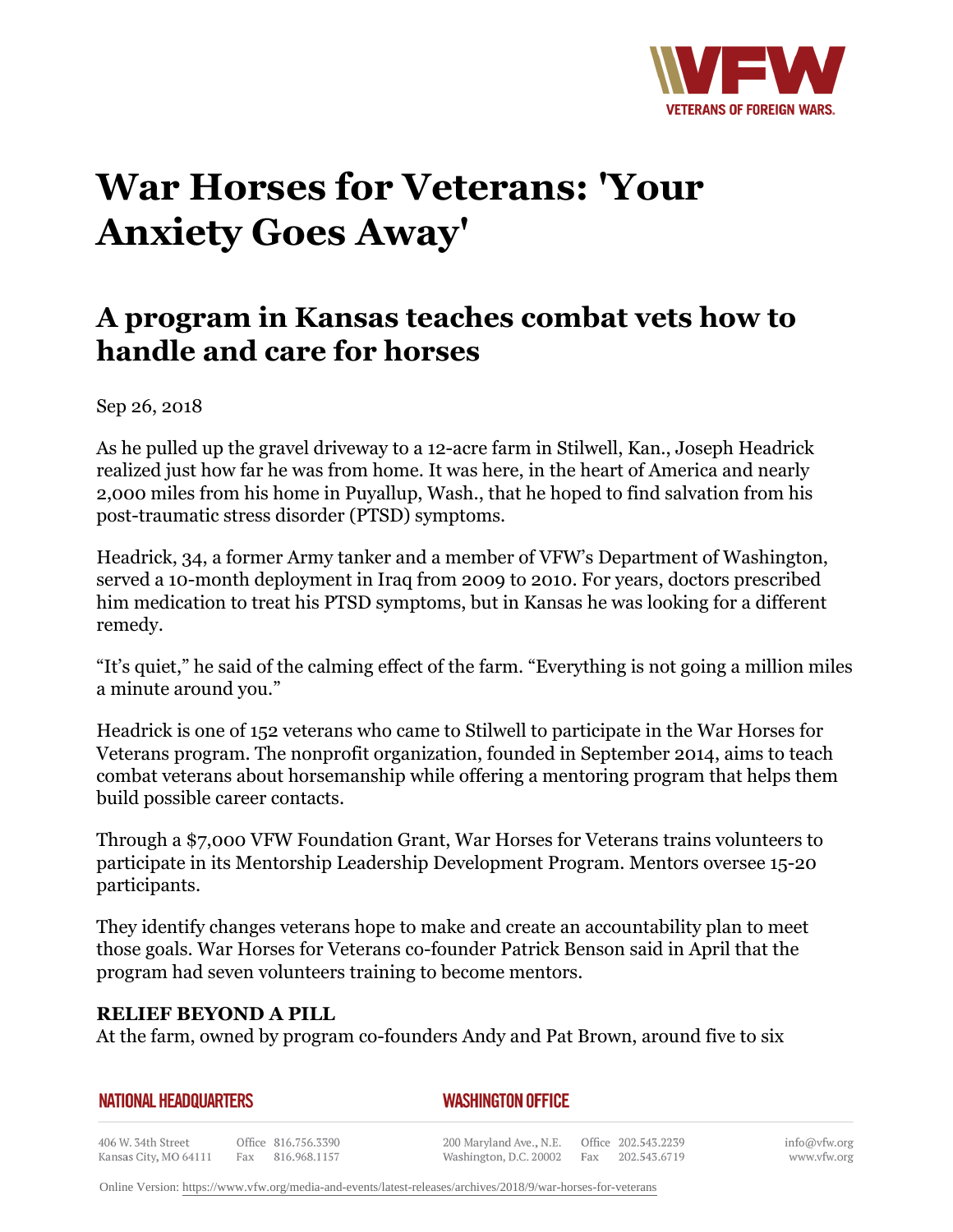veterans spend three days learning how to groom, saddle and ride horses with Benson and other volunteer veterans. The effect horses have on those who struggle with PTSD is astounding, Benson said.

"They can sense every bit of your emotions," the 38-year-old VFW life member said. "It's pretty remarkable. Once you build that connection and you click with them, it's like nothing else. It's like an endorphin release and then a rush of calming. Your anxiety goes away."

According to the National Institute of Mental Health, PTSD is a condition that can develop when someone has experienced a shocking, scary or dangerous situation. Symptoms include flashbacks of the traumatic event, nightmares and difficulty sleeping. Sights and smells also can trigger the traumatic event.

According to VA, around 31 percent of Vietnam veterans, 20 percent of Iraq War veterans and 11 percent of Afghanistan War veterans have PTSD. The condition is generally treated with therapy and medication, but that hasn't stopped veterans like Headrick from searching for relief beyond the kind that comes in the form of a pill.

Headrick, who had never ridden a horse before traveling to Stilwell, said he saw changes in himself on the first day of participating in the program.

"The first time I went to go into the pen with Wild Wind, he was going crazy," Headrick said of his first experience on the Browns' farm with one of the Paint horses, a registered breed bearing distinctive spots of color in their coats. "And I'm sitting there shaking. The next thing you know, I'm walking around the horse, then I'm up on him."

Horses create a calming effect, he added.

"You are at the mercy of this creature and it's humbling," he said. "It literally stops you in your tracks and slows everything down because you have to focus with that horse."

# **'PAYBACK' FOR MILITARY SERVICE**

The focus Headrick described is not confined to the pen, Benson explained.

"You take that mentality and apply it to your personal life," Benson said. "All of these traits transition over very well."

Benson brainstormed the idea for War Horses for Veterans after he saw how equine therapy affected his own PTSD symptoms. After serving as an Army infantryman in Iraq in 2003, the Missouri native returned home from the war and entered the equestrian industry as a horse trainer.

"I realized what I was doing for a living was saving me," he said. "I was fixing all these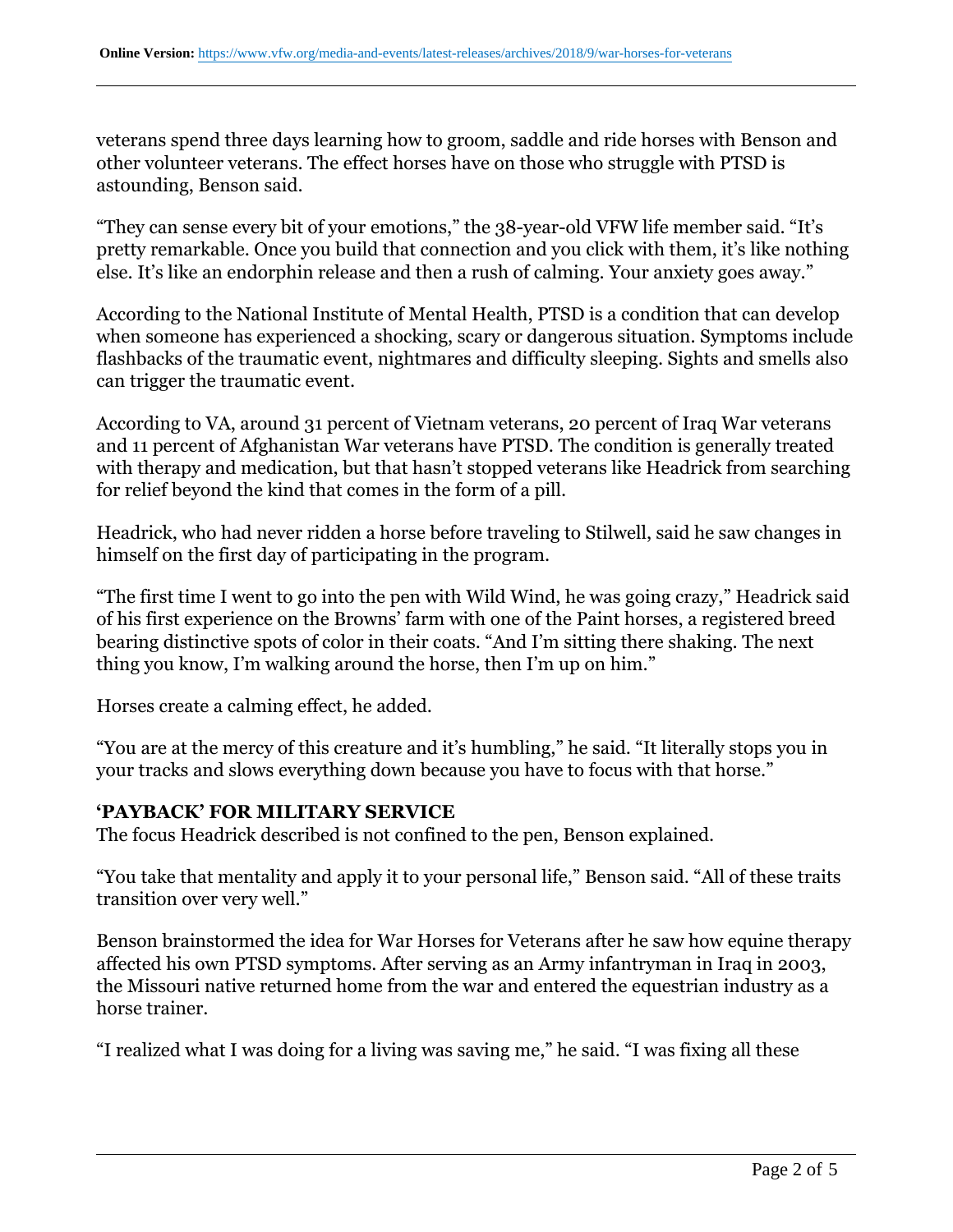horses, but all in all they had been fixing me."

When friends he served with visited him in Missouri, he observed the same effects.

"They would get clarity after working with the horses," Benson said. "They would say, 'Man, I haven't been this relaxed in so long.'"

Benson met the Browns in 2013 through equestrian connections and began training and selling Morgan horses (one of the earliest U.S. breeds and used extensively as cavalry horses in the Civil War) for them later that year. When Benson proposed the idea for the equestrian program, the Browns were immediately on board.

Andy Brown, a 45-year businessman in the pipe and valve industry, and his wife, Pat, a retired travel agency owner, fronted more than \$250,000 the first year to get the program started.

"It's really important to us to make sure that our veterans are taken care of," Pat said. "They have taken care of us. The guys who come through here are looking for help, and if we can provide that help with our horses and our programs, what better payback can there be?"

The Browns currently spend about \$250,000 the first year to sustain War Horses for Veterans. The program also is funded through private donations and local and national grant programs.

## **STAYING CONNECTED TO PARTICIPANTS**

The weekend immersion and mentorship program is open to all combat veterans. To qualify, veterans can apply on the organization's website www.warhorsesforveterans.com. Once accepted, the organization and local sponsors provide airline tickets, lodging and meals throughout the three-day workshop.

What makes their organization different, Pat explained, is the follow-up they provide after veterans leave.

Army and Iraq War veteran Derrick Boddy, for example, moved to Pleasanton, Kan., for a ranch job in 2017 after participating in the program. The San Diego native said he found War Horses for Veterans through friends.

"I like animals," he said. "I know animals respond to humans. I wanted to learn how to ride a horse."

Through the organization's mentoring program, Boddy, who was living in Washington state at the time, was able to land the job in Kansas.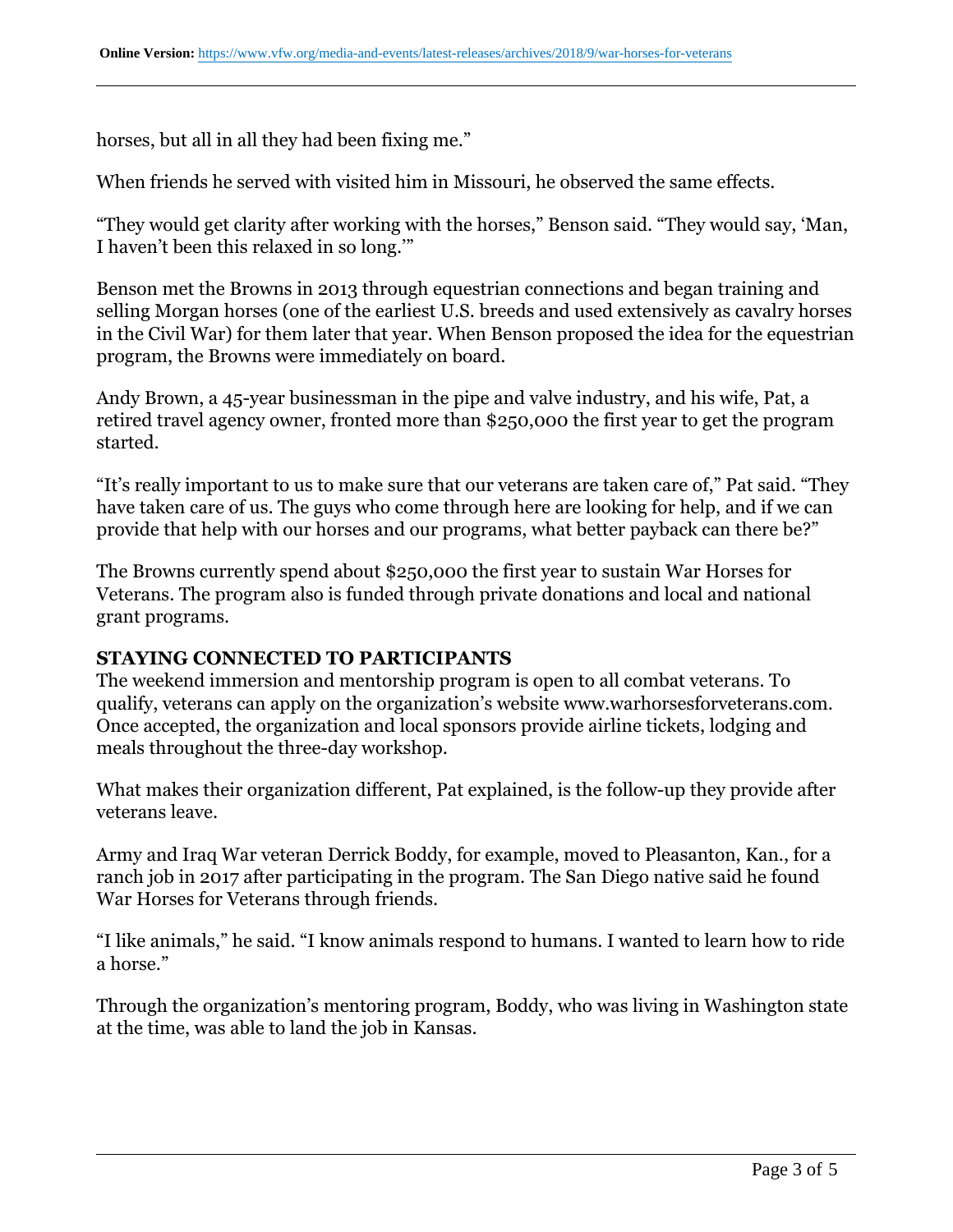"They are still showing help just to touch base to see how I am doing," Boddy said.

Since the program's inception, seven vets, as of June had moved to Kansas City for work they found through the program.

The organization's co-founders were not the only ones who had seen the positive effects of equine therapy. In Leonia, N.J., a team of researchers from Columbia University's Irving Medical Center in New York are studying how equine therapy can help veterans with PTSD. The Man O' War Project is a nonprofit founded and funded by Army veteran and horse enthusiast Earle Mack.

In the study, veterans meet once a week for two months and are guided through interactions with horses. Veterans never mount the horse during the study. Like the program in Stilwell, participants in New Jersey experienced similar changes after working with the horses.

"There is something about the experience of being around the horses," said Prudence Fisher, co-director of the study.

She added that "people are looking forward to these sessions," even when they are ill and should rest at home.

"But they come because they feel like they need to be around the horse," Fisher said.

Once the study is complete, researchers plan to write and publish an equine therapy manual for other organizations and individuals to use in the future. The manual will give step-bystep instructions on how to perform the equine-assisted therapy, according to the researchers.

## **ENDOWMENT ENSURES FUTURE**

Back on the farm in Kansas, however, there is no guidebook to the day-to-day affairs at the Brown estate. Instead, participants move at their own pace while connecting with fellow veterans.

During summer sessions, they can be found unwinding after a long day under the sun with a swim in the Browns' pool while barbecuing and listening to music.

"It's opened my eyes that it's not only about me," Headrick said. "It's about us as a whole. It's amazing."

Veterans can return to the farm for future workshops as many times as they want. They also have the opportunity to become mentors to future program participants.

Gary Llewellyn, 71, a retired Army warrant officer and a member of VFW's Department of